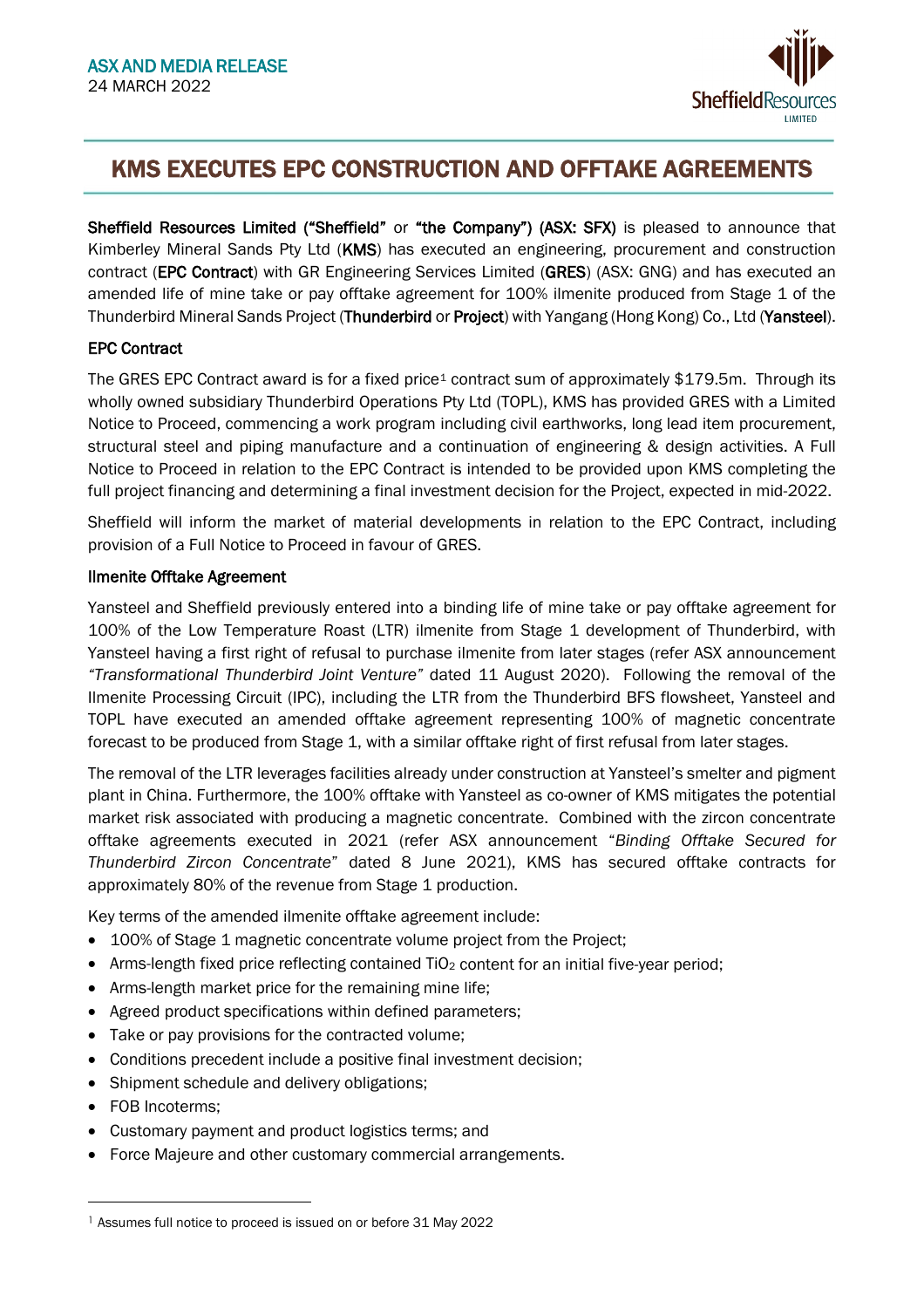

Sheffield's Executive Chair Bruce Griffin said "*We are pleased to see GRES partnering with KMS to advance the development of the Thunderbird Mineral Sands Project. GRES have a strong capability to execute a project of Thunderbird's scale and, having been associated with the project since 2017, understand the project very well.*

*Equally, it is pleasing that KMS and Yansteel have executed a binding, long term magnetic concentrate offtake agreement, leveraging Yansteel's downstream capability in China to unlock value for KMS and Yansteel.*"

This announcement was authorised for release by the Company's Board of Directors.

#### ENDS

For further information please contact:

Bruce Griffin Executive Chair Tel: +61 8 6555 8777 [info@sheffieldresources.com.au](mailto:info@sheffieldresources.com.au) Website: [www.sheffieldresources.com.au](http://www.sheffieldresources.com.au/)